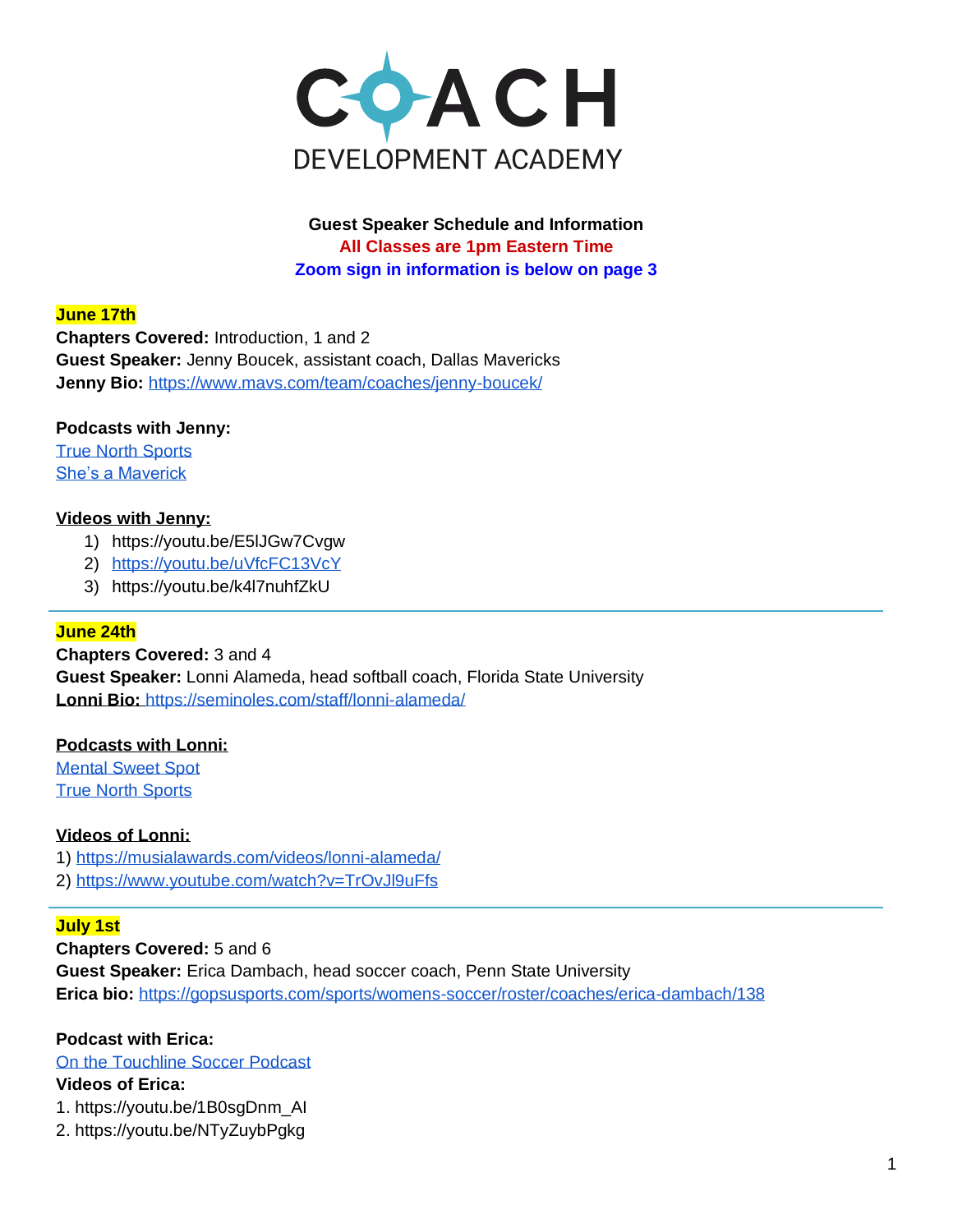

# **Guest Speaker Schedule and Information All Classes are 1pm Eastern Time Zoom sign in information is below on page 3**

### **July 8th**

**Chapters Covered:** 7 and 8 **Guest Speaker:** Kelly Graves, head basketball coach, University of Oregon **Kelly Bio:** <https://goducks.com/sports/womens-basketball/roster/coaches/kelly-graves/3078>

## **Kelly Podcasts:**

[True North Sports](https://truenorthsports.net/025-ignore-the-noise/) 

## **Videos with Kelly:**

- 1. <https://www.youtube.com/watch?v=I5ns-vPVZ7o>
- 2. [https://www.ncaa.com/video/basketball-women/2019-10-30/womens-basketball-oregons-kelly-graves](https://www.ncaa.com/video/basketball-women/2019-10-30/womens-basketball-oregons-kelly-graves-discusses-his-top-ranked)[discusses-his-top-ranked](https://www.ncaa.com/video/basketball-women/2019-10-30/womens-basketball-oregons-kelly-graves-discusses-his-top-ranked)

## **July 15th**

**Chapters Covered:** 9 and 10 **Guest Speaker:** Travis Hudson, head volleyball coach, Western Kentucky University **Travis bio:** <https://wkusports.com/sports/womens-volleyball/roster/coaches/travis-hudson/530>

### **Podcasts with Travis:**

[True North Sports](https://truenorthsports.net/009-travis-hudson-western-kentucky-volleyball/) [Coaching DNA](https://apple.co/3hgFb02)

### **Videos with Travis:**

- 1. [https://youtu.be/AU\\_W5XE9E5c](https://youtu.be/AU_W5XE9E5c)
- 2. <https://bit.ly/2BVU7Aw>
- 3. Trust: Travis is one of several coaches interviewed on question, "what is trust?" <https://vimeo.com/428636069>

**July 22nd Chapters Covered:** 11 and 12 Guest Speaker: TBD-*SURPRISE!!!!*